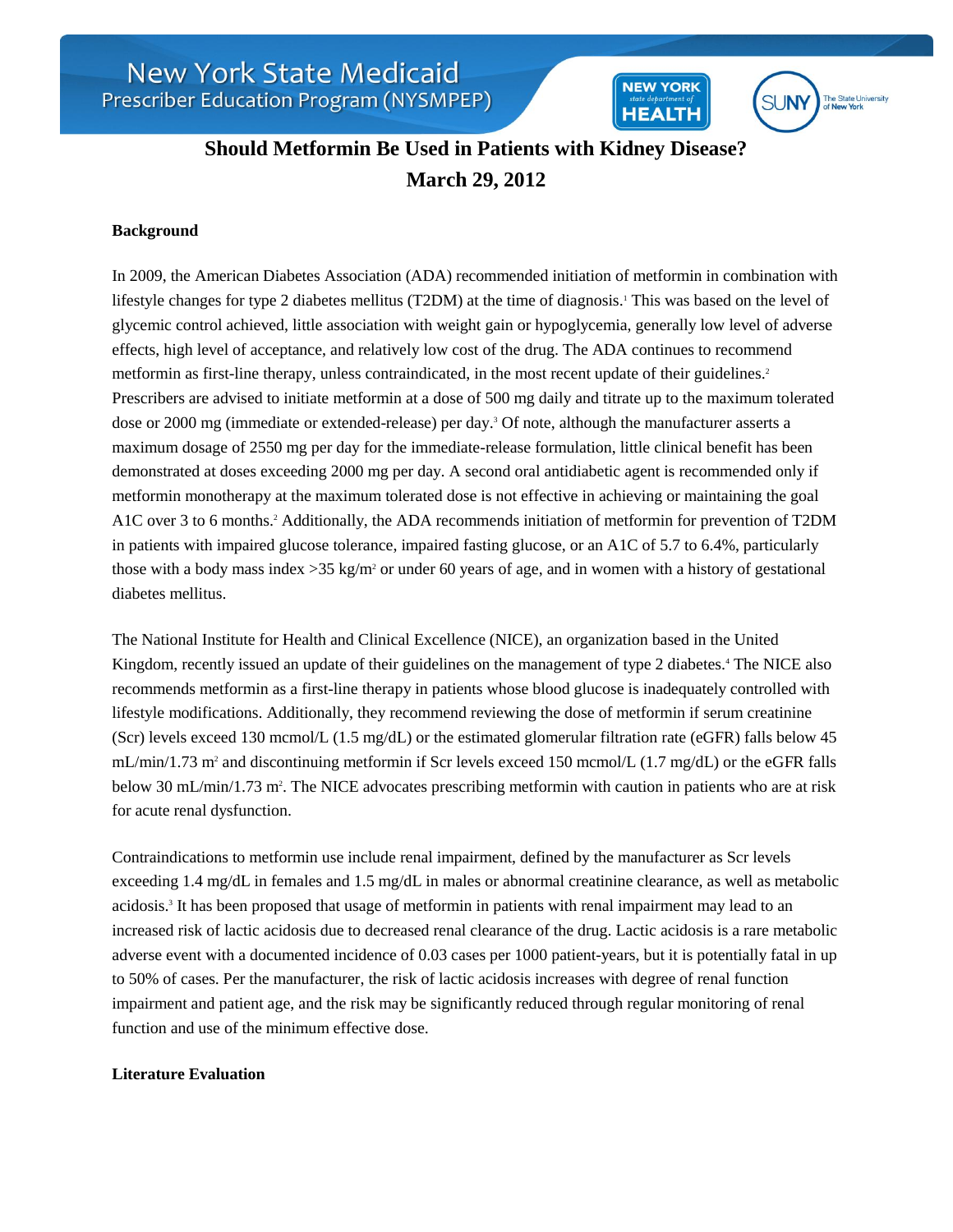



While there are concerns for an increased risk of lactic acidosis in patients with renal impairment, there is no evidence from which a causal relationship can be established.<sup>5</sup> Per Lalau,<sup>6</sup> the idea of a threshold Scr for continuation or cessation of metformin therapy is undesirable as it suggests that metformin should be either given at the usual dose or "not at all." This may lead to underutilization of metformin in patients who could significantly benefit from therapy. Lalau also suggests that the threshold is inappropriate as metforminassociated lactic acidosis has been shown to occur more often in patients with acute kidney failure, as opposed to chronic kidney failure.

In a review of contraindications to metformin, Holstein and Stumvoll state that lactic acidosis is a non-specific consequence of a variety of disorders, characterized by serum pH <7.25 and elevated lactate levels (>5 mmol/L).<sup>7</sup> They note that data from some prospective studies and a meta-analysis suggest that metformin may be used safely in patients with chronic renal impairment. Moreover, they assert based on several studies performed in the U.S. and abroad that the incidence of lactic acidosis was comparable in patients with T2DM without metformin therapy and those in patients receiving metformin (9.7 vs. 5 to 9 cases per 100,000 patientyears, respectively). This observation casts some doubt onto whether metformin use itself plays a causal role in the development of lactic acidosis.

Few studies have been published evaluating the safety of metformin in patients with mild renal impairment. Connolly and Kesson conducted a case-control study of the adverse effects associated with metformin use in patients with T2DM and either normal or elevated Scr  $(>120 \text{ memol/L or } 1.4 \text{ mg/dL})$ .<sup>8</sup> They identified a total of 17 patients with elevated Scr and 24 controls (age-matched, normal Scr) who had been taking metformin for ≥6 months. The primary endpoint was the difference in plasma lactate levels between groups, using lactate levels from age-matched healthy volunteers as a reference. The mean age among groups was similar (60.7 vs. 66.5 years, normal vs. elevated Scr; p=non-significant [NS]), as well as the metformin doses (1846 mg vs. 1717 mg, normal vs. elevated Scr; p=NS) and duration of diabetes (6.5  $\pm$  5.3 years vs. 10.6  $\pm$  8.2 years, normal vs. elevated Scr; p=NS). The mean Scr was 101.7 mcmol/L (1.2 mg/dL) in the normal group vs. 132.2 mcmol/L (1.5 mg/dL) in the elevated group ( $p<0.00001$ ). Baseline use of metformin was significantly longer in patients with elevated Scr compared to those with normal Scr  $(3.0 \pm 2.9 \text{ years} \text{ vs. } 6.3 \pm 5.4 \text{ years}; \text{p} < 0.02)$ . However, there was no significant difference observed among groups in the plasma lactate levels (2.64 vs. 2.3 vs. 1.7 mmol/L; normal vs. elevated Scr vs. reference value; p=NS for normal vs. elevated Scr). Connolly and Kesson concluded that while plasma lactate levels were elevated in patients with diabetes vs. healthy volunteers, there was no association between the mild renal impairment and elevated lactate levels.

Rachmani et al performed a prospective cohort study in which they sought to evaluate the safety of continued use of metformin in patients who had been taking metformin and developed a contraindication.<sup>9</sup> They included patients aged 40 to 75 years with an Scr of 132 to 220 mcmol/L (1.5 to 2.5 mg/dL) and chronic heart failure, abnormal liver function, chronic obstructive pulmonary disease, and/or acute coronary syndromes. A total of 393 patients were randomized to either stop metformin (n=198) or continue therapy (n=195) and were followed for 4 years. Of note, all patients included had an elevated Scr. Primary endpoints included differences between groups in lactic acid and various micro/macrovascular complications. In the group who discontinued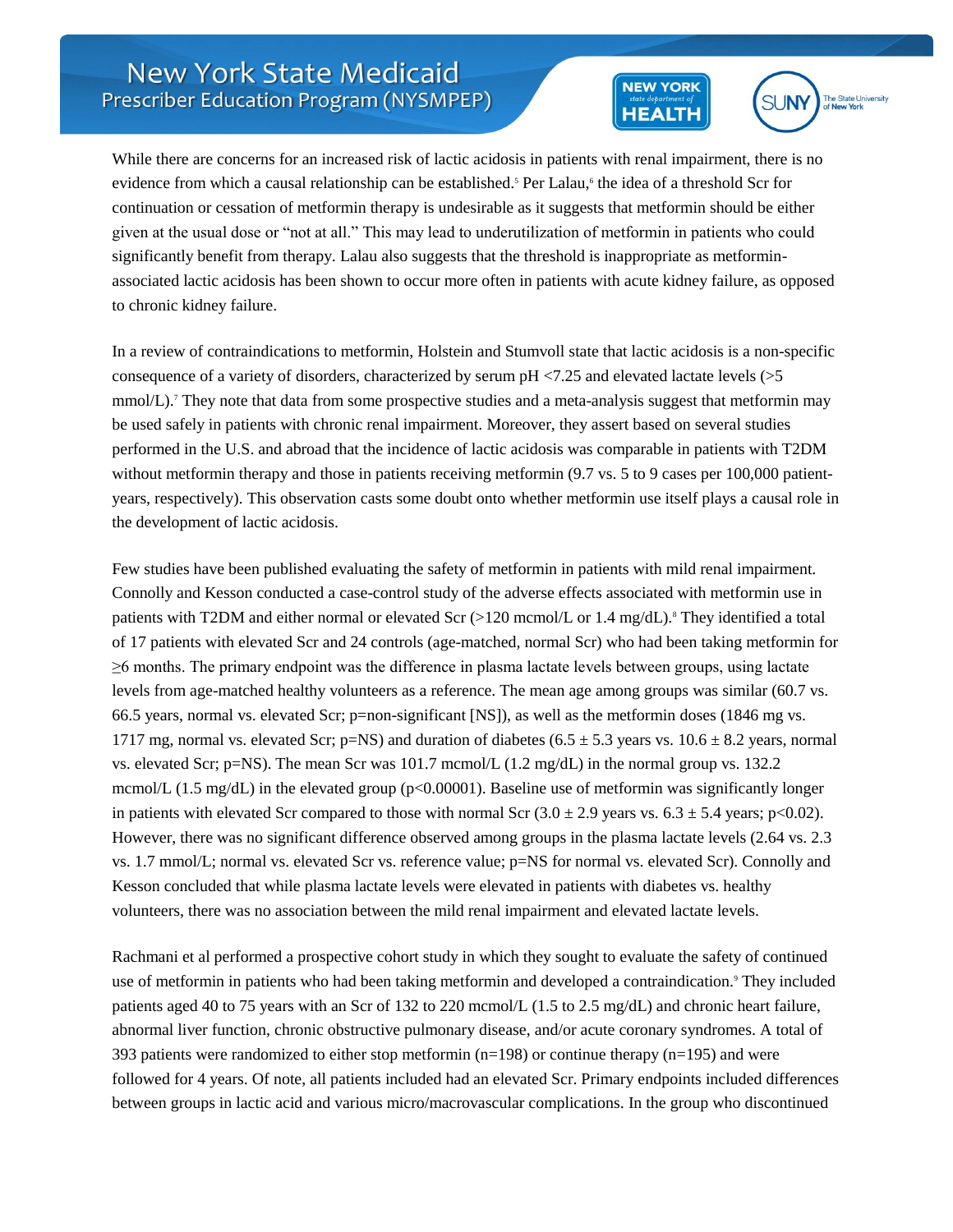



metformin, lactic acid levels increased from 1.50 to 1.63 mmol/L  $(p<0.01)$ . Similarly, lactic acid levels increased in the group continuing metformin, from 1.50 to 1.66 mmol/L ( $p<0.01$ ); however, the difference between groups was not statistically significant. The Scr values increased in both groups, as well, from 161 to 186 mcmol/L (1.8 to 2.1 mg/dL) in the group that discontinued therapy and 163 to 179 mcmol/L (1.8 to 2.0 mg/dL) in the group that continued therapy. However, the difference between groups was also not significant and, despite the elevated Scr, none of the patients continuing metformin therapy developed lactic acidosis. No statistically significant differences were observed in the number of cardiovascular events or cardiovascular mortality between groups. The authors concluded that metformin may be relatively safe in patients with mild renal impairment, and possibly in patients with other current contraindications to metformin.

More recently, Lim et al conducted a cross-sectional study of patients with diabetes who had been taking metformin for ≥1 month, comparing fasting plasma lactate levels in those with normal renal function and those with renal impairment.<sup>10</sup> A total of 97 patients were included and stratified by total daily metformin dose and GFR. For the latter analysis, patients were categorized according to GFR levels of  $\leq 60$  (n=39), 60 to 90  $(n=34)$ , and  $>90 \text{ mL/min}/1.73 \text{ m}$ 2 (n=24). The mean fasting plasma lactate levels were 1.7, 1.8, and 1.8 mmol/L, respectively  $(p=0.757)$ . When further categorized according to total daily metformin dose, no statistically significant differences were observed in the fasting plasma lactate levels. The authors concluded that there was no association between level of renal impairment and fasting plasma lactate levels in these patients.

While there are few studies investigating the safety of metformin use in patients with mild renal impairment, the available data, in conjunction with the presence of conflicting data regarding the causality of metformin use alone and lactic acidosis, suggest that this therapy may be appropriate.5-10 Limitations to current studies include the small number of patients involved and their demographics, length of metformin treatment and follow-up methods, as well as differences in estimates of renal function and definitions of renal impairment.<sup>8-10</sup> The appropriateness and accuracy of parameters such as Scr for measurement of renal function and frequency of monitoring should be evaluated.

#### **Clinical Implications**

It may be recommended that prescribers consider the individual patient's renal function in concert with other factors that may predispose the patient to the development of lactic acidosis when choosing to initiate or continue metformin therapy. Consideration of the nature of renal dysfunction is also warranted, as the development of lactic acidosis has been shown to occur more often in acute rather than chronic renal failure.

Of note, metformin-associated lactic acidosis is characterized generally by elevated plasma metformin levels (>5 mcg/mL) in the setting of decreased serum pH and elevated lactate levels and may be accompanied by abdominal pain, nausea, vomiting, malaise, myalgia, and dizziness.3,11 More severe symptoms include confusion, hypothermia, respiratory insufficiency and hypotension. Patients and care-givers should be instructed to notify their healthcare providers should these symptoms arise. Metformin-associated lactic